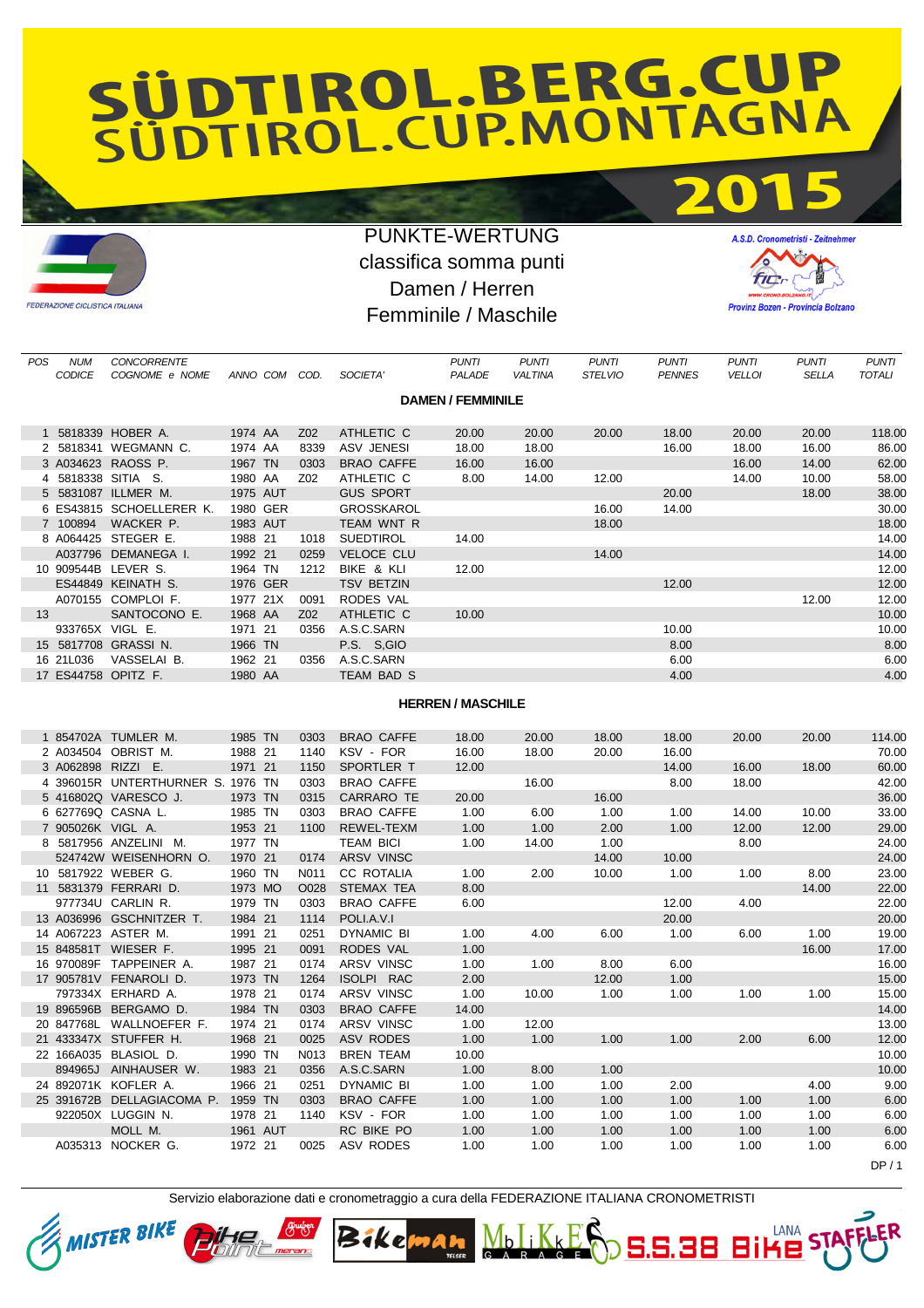| POS | <b>NUM</b><br>CODICE | CONCORRENTE<br>COGNOME e NOME                            |                    | ANNO COM COD. |              | SOCIETA'                              | <b>PUNTI</b><br>PALADE | <b>PUNTI</b><br><b>VALTINA</b> | <b>PUNTI</b><br><b>STELVIO</b> | <b>PUNTI</b><br><b>PENNES</b> | <b>PUNTI</b><br><b>VELLOI</b> | <b>PUNTI</b><br><b>SELLA</b> | <b>PUNTI</b><br>TOTALI |
|-----|----------------------|----------------------------------------------------------|--------------------|---------------|--------------|---------------------------------------|------------------------|--------------------------------|--------------------------------|-------------------------------|-------------------------------|------------------------------|------------------------|
|     |                      | 25 461469E INSAM L.                                      | 1962 21            |               | 0025         | <b>ASV RODES</b>                      | 1.00                   | 1.00                           | 1.00                           | 1.00                          | 1.00                          | 1.00                         | 6.00                   |
|     |                      | 334810Y KOCH A.                                          | 1953 21            |               | 0174         | ARSV VINSC                            | 1.00                   | 1.00                           | 1.00                           | 1.00                          | 1.00                          | 1.00                         | 6.00                   |
|     |                      | 984680T GROSS M.                                         | 1962 21            |               | 0356         | A.S.C.SARN                            | 1.00                   | 1.00                           | 1.00                           | 1.00                          | 1.00                          | 1.00                         | 6.00                   |
|     |                      | A067560 SCHIEFER F.                                      | 1949 21            |               | 0251         | DYNAMIC BI                            | 1.00                   | 1.00                           | 1.00                           | 1.00                          | 1.00                          | 1.00                         | 6.00                   |
|     |                      | A032693 STUEFER F.                                       | 1946 21            |               | 0356         | A.S.C.SARN                            | 1.00                   | 1.00                           | 1.00                           | 1.00                          | 1.00                          | 1.00                         | 6.00                   |
|     |                      | 587996E DAL BOSCO E.                                     | 1945 21            |               | 0104         | A.B.C. EGN                            | 1.00                   | 1.00                           | 1.00                           | 1.00                          | 1.00                          | 1.00                         | 6.00                   |
|     |                      | A052814 SOZZI S.                                         | 1941 21            |               | 1009         | <b>TEAM ZANOL</b>                     | 1.00                   | 1.00                           | 1.00                           | 1.00                          | 1.00                          | 1.00                         | 6.00                   |
|     |                      | 832616M GOETSCH M.                                       | 1972 21            |               | 0251         | DYNAMIC BI                            |                        | 1.00                           | 1.00                           | 1.00                          | 1.00                          | 2.00                         | 6.00                   |
|     |                      | 37 897755S MAGANZINI P.                                  | 1984 TN            |               | 1264         | ISOLPI RAC                            | 1.00                   |                                | 4.00                           |                               |                               |                              | 5.00                   |
|     |                      | 5818357 BAZZANELLA M.                                    | 1966 AA            |               | Z02          | ATHLETIC C                            | 1.00                   | 1.00                           |                                | 1.00                          | 1.00                          | 1.00                         | 5.00                   |
|     |                      | 895269H PELLEGRINI L.                                    | 1969 TN            |               | 1002         | <b>COMANO BIK</b>                     | 1.00                   |                                | 1.00                           | 1.00                          | 1.00                          | 1.00                         | 5.00                   |
|     |                      | A024066 MITTERHOFER M.<br>894941J LAGEDER T.             | 1988 21<br>1960 21 |               | 0188         | <b>RV EDELROT</b><br>REWEL-TEXM       | 1.00                   |                                | 1.00<br>1.00                   | 1.00                          | 1.00<br>1.00                  | 1.00<br>1.00                 | 5.00<br>5.00           |
|     |                      | 892066N BERNARD M.                                       | 1970 21            |               | 1100<br>1100 | <b>REWEL-TEXM</b>                     | 1.00<br>1.00           | 1.00                           | 1.00                           | 1.00                          | 1.00                          | 1.00                         | 5.00                   |
|     |                      | 892062J PICHLER W.                                       | 1960 21            |               | 1100         | REWEL-TEXM                            | 1.00                   | 1.00                           |                                | 1.00                          | 1.00                          | 1.00                         | 5.00                   |
|     |                      | A005635 MITTERER D.                                      | 1990 21            |               | 0174         | ARSV VINSC                            | 1.00                   | 1.00                           | 1.00                           | 1.00                          | 1.00                          |                              | 5.00                   |
|     |                      | 480584J DEMETZ G.                                        | 1954 21            |               | 0025         | ASV RODES                             | 1.00                   | 1.00                           | 1.00                           |                               | 1.00                          | 1.00                         | 5.00                   |
|     |                      | 958343R NICENTE D.                                       | 1986 21            |               | 0174         | ARSV VINSC                            |                        | 1.00                           | 1.00                           | 1.00                          | 1.00                          | 1.00                         | 5.00                   |
|     |                      | 47 516050Y APPOLONNI M.                                  | 1969 TN            |               | 0303         | <b>BRAO CAFFE</b>                     | 4.00                   |                                |                                |                               |                               |                              | 4.00                   |
|     |                      | 950951F FACCHINI A.                                      | 1990 21            |               | 1148         | SC MERAN Z                            | 1.00                   | 1.00                           | 1.00                           | 1.00                          |                               |                              | 4.00                   |
|     |                      | 995249H GUFLER A.                                        | 1983 TN            |               | 0303         | <b>BRAO CAFFE</b>                     | 1.00                   | 1.00                           |                                |                               | 1.00                          | 1.00                         | 4.00                   |
|     |                      | VISENTIN G.                                              | 1970 AA            |               | Z02          | ATHLETIC C                            | 1.00                   | 1.00                           |                                | 1.00                          |                               | 1.00                         | 4.00                   |
|     |                      | 773874C GIUNCHI L.                                       | 1967 TN            |               | 1153         | <b>US LITEGOS</b>                     | 1.00                   |                                | 1.00                           | 1.00                          | 1.00                          |                              | 4.00                   |
|     |                      | 1510031 COMI A.                                          | 1949 AA            |               | 1556         | CIRC.D. CA                            | 1.00                   | 1.00                           |                                | 1.00                          | 1.00                          |                              | 4.00                   |
|     |                      | A040839 ELZENBAUMER R.                                   | 1967 21            |               | 1018         | <b>SUEDTIROL</b><br><b>REWEL-TEXM</b> | 1.00                   | 1.00                           |                                |                               | 1.00                          | 1.00                         | 4.00<br>4.00           |
|     |                      | A053418 DEMANEGA A.<br>796859D MARKT M.                  | 1983 21<br>1993 21 |               | 1100<br>0174 | ARSV VINSC                            | 1.00                   | 1.00<br>1.00                   | 1.00                           | 1.00<br>1.00                  | 1.00                          | 1.00                         | 4.00                   |
|     |                      | A068822 PIXNER R.                                        | 1971 21            |               | 0188         | RV EDELROT                            |                        | 1.00                           |                                | 1.00                          | 1.00                          | 1.00                         | 4.00                   |
|     |                      | 524948V TASCHLER S.                                      | 1982 21            |               | 0405         | <b>SSV PICHL</b>                      |                        | 1.00                           |                                | 1.00                          | 1.00                          | 1.00                         | 4.00                   |
|     |                      | ES44888 PFATTNER F.                                      | 1971 AA            |               |              | <b>LAZSFONS</b>                       |                        |                                |                                | 4.00                          |                               |                              | 4.00                   |
|     |                      | 588034M KARGRUBER S.                                     | 1965 21            |               | 1001         | <b>TEAM GREEN</b>                     |                        |                                | 1.00                           | 1.00                          | 1.00                          | 1.00                         | 4.00                   |
|     |                      | 60 670351U LINARDI T.                                    | 1964 TN            |               | 0303         | <b>BRAO CAFFE</b>                     | 1.00                   |                                |                                | 1.00                          | 1.00                          |                              | 3.00                   |
|     |                      | 871678J BEDESCHI A.                                      | 1982 TN            |               | 0315         | CARRARO TE                            | 1.00                   | 1.00                           |                                |                               | 1.00                          |                              | 3.00                   |
|     |                      | HUPF K.                                                  |                    | 1969 GER      |              | TEAM Km8                              | 1.00                   |                                | 1.00                           | 1.00                          |                               |                              | 3.00                   |
|     |                      | 908356M STOFFERIN L.                                     | 1980 21            |               | 0251         | DYNAMIC BI                            | 1.00                   |                                |                                | 1.00                          | 1.00                          |                              | 3.00                   |
|     |                      | 524905K THALER A.P.                                      | 1969 21            |               | 1017         | <b>TEAM LADUR</b>                     | 1.00                   | 1.00                           |                                | 1.00                          |                               |                              | 3.00                   |
|     |                      | 829427M OCCULTO A.                                       | 1979 TN            |               | 1002         | <b>COMANO BIK</b>                     | 1.00                   |                                | 1.00                           | 1.00                          |                               |                              | 3.00                   |
|     |                      | A058493 NUSSBAUMER J.<br>587111E DELLAGIACOMA M. 1957 TN | 1987 21            |               | 0356         | A.S.C.SARN<br>CARRARO TE              | 1.00                   | 1.00                           | 1.00<br>1.00                   |                               |                               |                              | 3.00<br>3.00           |
|     |                      | 5818350 HUBER P.                                         | 1959 AA            |               | 0315         |                                       | 1.00<br>1.00           | 1.00<br>1.00                   |                                |                               | 1.00                          |                              | 3.00                   |
|     |                      | 917731M BETELLE M.                                       | 1985 21            |               | 0251         | DYNAMIC BI                            |                        | 1.00                           | 1.00                           | 1.00                          |                               |                              | 3.00                   |
|     |                      | 869265J BETELLE D.                                       | 1979 21            |               | 0251         | DYNAMIC BI                            |                        | 1.00                           | 1.00                           | 1.00                          |                               |                              | 3.00                   |
|     |                      | 892075P BERNARD J.                                       | 1970 21            |               | 1100         | REWEL-TEXM                            |                        |                                |                                | 1.00                          | 1.00                          | 1.00                         | 3.00                   |
|     |                      | 787074U HOFER F.                                         | 1973 21            |               |              | 0356 A.S.C.SARN                       |                        |                                |                                | 1.00                          | 1.00                          | 1.00                         | 3.00                   |
|     |                      | 892724N WIEDENHOFER U. 1966 21                           |                    |               | 1100         | REWEL-TEXM                            |                        |                                |                                | 1.00                          | 1.00                          | 1.00                         | 3.00                   |
|     |                      | 5818336 SACCOMAN R.                                      | 1970 AA            |               | Z02          | ATHLETIC C                            |                        |                                |                                | 1.00                          | 1.00                          | 1.00                         | 3.00                   |
|     |                      | 9023776 DI CARLO F.                                      | 1965 21            |               | 1009         | <b>TEAM ZANOL</b>                     |                        |                                |                                | 1.00                          | 1.00                          | 1.00                         | 3.00                   |
| 76  |                      | SCHAFFERER E.                                            |                    | 1964 AUT      |              | TOMSILLER-                            | 1.00                   |                                | 1.00                           |                               |                               |                              | 2.00                   |
|     |                      | 5817683 DALSANT R.<br>919661H RESCH C.                   | 1980 TN            |               | N011         | <b>CC ROTALIA</b>                     | 1.00                   |                                |                                |                               | 1.00                          |                              | 2.00                   |
|     |                      | 935692R CIECH M.                                         | 1975 21<br>1983 VR |               | 0251<br>2932 | DYNAMIC BI<br>ALE CIPOLL              | 1.00<br>1.00           |                                |                                | 1.00<br>1.00                  |                               |                              | 2.00<br>2.00           |
|     |                      | REUEL M.                                                 |                    | 1980 GER      |              | TEAM Km8                              | 1.00                   |                                |                                | 1.00                          |                               |                              | 2.00                   |
|     |                      | 790163H BERNARD N.                                       | 1958 21            |               | 0251         | <b>DYNAMIC BI</b>                     | 1.00                   |                                |                                | 1.00                          |                               |                              | 2.00                   |
|     |                      | A068822 PIXNER R.                                        | 1971 21            |               | 0188         | RV EDELROT                            | 1.00                   | 1.00                           |                                |                               |                               |                              | 2.00                   |
|     |                      | 524973N PALMA R.                                         | 1955 21            |               | 0251         | DYNAMIC BI                            | 1.00                   |                                |                                | 1.00                          |                               |                              | 2.00                   |
|     |                      | A030049 CORONA R.                                        | 1978 TN            |               | 1214         | WILIER FOR                            | 1.00                   | 1.00                           |                                |                               |                               |                              | 2.00                   |
|     |                      | 870774M GARESIA P.                                       | 1963 TN            |               | 1153         | US LITEGOS                            | 1.00                   |                                | 1.00                           |                               |                               |                              | 2.00                   |
|     |                      | 837252V HELFER K.J.                                      | 1959 21            |               | 0188         | RV EDELROT                            | 1.00                   |                                |                                |                               | 1.00                          |                              | 2.00                   |
|     |                      | 5818085 MARZINOTTO M.                                    | 1970 TN            |               | N018         | A.C. PERGI                            | 1.00                   |                                |                                |                               | 1.00                          |                              | 2.00                   |
|     |                      | 5817937 GOTTARDI G.                                      | 1973 TN            |               |              | G.C. CONSO                            | 1.00                   |                                |                                |                               | 1.00                          |                              | 2.00                   |
|     |                      | 5817685 VALENTINI S.                                     | 1952 TN            |               | N018         | A.C. PERGI                            | 1.00                   |                                |                                |                               | 1.00                          |                              | 2.00                   |
|     |                      | 433884B COLAONE R.<br>720083W PUTZER M.                  | 1969 21<br>1997 21 |               | 0104<br>0393 | A.B.C. EGN<br>PROFI BIKE              | 1.00<br>1.00           | 1.00                           |                                |                               | 1.00                          |                              | 2.00<br>2.00           |
|     |                      | THURNER P.                                               | 1968 AA            |               |              |                                       | 1.00                   |                                |                                |                               | 1.00                          |                              | 2.00                   |
|     |                      | 5831415 MINELLI L.                                       | 1963 MO            |               |              | G.S. MODEN                            | 1.00                   |                                |                                |                               |                               | 1.00                         | 2.00                   |
|     |                      | 818885N SMANIOTTO L.                                     | 1964 21            |               | 0251         | <b>DYNAMIC BI</b>                     | 1.00                   |                                |                                | 1.00                          |                               |                              | 2.00                   |
|     |                      | ES42418 AGOSTINETTO L.                                   | 1974 AA            |               | Z02          | ATHLETIC C                            |                        | 1.00                           |                                |                               |                               | 1.00                         | 2.00                   |
|     |                      | ES43810 MAGGIONI R.                                      | 1981 TN            |               |              | N012 TRENTINO B                       | 1.00                   |                                | 1.00                           |                               |                               |                              | 2.00                   |
|     |                      | ES43823 HERMLE A.                                        |                    | 1961 GER      |              | <b>RSV SPAICH</b>                     |                        |                                | 1.00                           |                               |                               | 1.00                         | 2.00                   |
|     |                      | 990233Y ALBER A.                                         | 1984 21            |               | 0188         | RV EDELROT                            |                        |                                | 1.00                           | 1.00                          |                               |                              | 2.00                   |
|     |                      | THURNER R.                                               | 1988 AA            |               | 8339         | ASV JENESI                            |                        |                                | 1.00                           | 1.00                          |                               |                              | 2.00                   |
|     |                      | A059265 TASSER A.A.                                      | 1971 21            |               | 0356         | A.S.C.SARN                            |                        |                                | 1.00                           | 1.00                          |                               |                              | 2.00                   |
|     |                      |                                                          |                    |               |              |                                       |                        |                                |                                |                               |                               |                              | DP/2                   |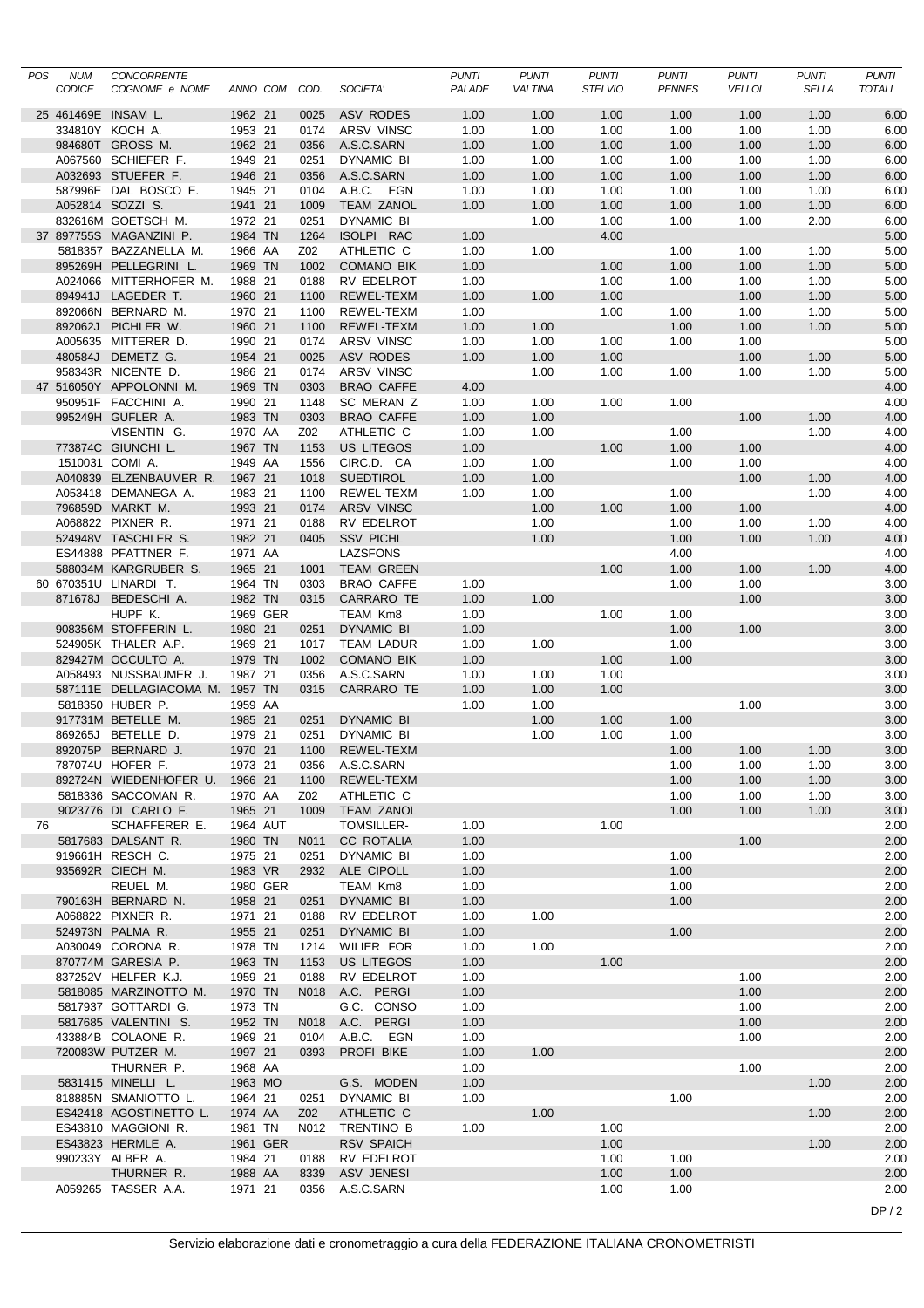| POS NUM<br><b>CODICE</b> | CONCORRENTE<br>COGNOME e NOME               |                    | ANNO COM COD. |              | SOCIETA'                             | <b>PUNTI</b><br>PALADE | <b>PUNTI</b><br><b>VALTINA</b> | <b>PUNTI</b><br><b>STELVIO</b> | <b>PUNTI</b><br><b>PENNES</b> | <b>PUNTI</b><br><b>VELLOI</b> | <b>PUNTI</b><br><b>SELLA</b> | <b>PUNTI</b><br>TOTALI |
|--------------------------|---------------------------------------------|--------------------|---------------|--------------|--------------------------------------|------------------------|--------------------------------|--------------------------------|-------------------------------|-------------------------------|------------------------------|------------------------|
|                          | 76 808495W DALDOSS M.                       | 1976 21            |               | 0104         | A.B.C. EGN                           |                        |                                | 1.00                           | 1.00                          |                               |                              | 2.00                   |
|                          | EGGER N.                                    | 1990 AA            |               | 8339         | ASV JENESI                           |                        |                                | 1.00                           | 1.00                          |                               |                              | 2.00                   |
|                          | ES43996 BRANDL J.                           |                    | 1950 GER      |              | <b>RSC KELHEI</b>                    |                        |                                | 1.00                           | 1.00                          |                               |                              | 2.00                   |
|                          | A063134 PICCINA S.                          | 1975 21            |               | 1150         | SPORTLER T                           |                        |                                |                                | 1.00                          |                               | 1.00                         | 2.00                   |
|                          | KIRCHLER G.                                 | 1968 AA            |               |              | <b>BRIXEN</b>                        |                        |                                |                                | 1.00                          |                               | 1.00                         | 2.00                   |
|                          | 905104X HOFMANN S.                          | 1973 21            |               | 1001         | <b>TEAM GREEN</b>                    |                        |                                |                                | 1.00                          |                               | 1.00                         | 2.00                   |
|                          | A067007 BURATTINI S.                        | 1965 21            |               | 1009         | <b>TEAM ZANOL</b>                    |                        |                                |                                | 1.00                          | 1.00                          |                              | 2.00                   |
|                          | TUTZER M.                                   | 1971 21            |               |              | ASC KARDAU                           |                        |                                |                                |                               | 1.00                          | 1.00                         | 2.00                   |
|                          | FACCIO G.<br>110 5808272 BERTELLI M.        | 1966 TN<br>1987 BS |               | S031         | <b>TEAM BICI</b><br>AURORA88         | 1.00<br>1.00           |                                |                                |                               | 1.00                          |                              | 2.00<br>1.00           |
| 300575                   | KIELTRUNK A.                                |                    | 1990 AUT      |              |                                      | 1.00                   |                                |                                |                               |                               |                              | 1.00                   |
|                          | 101008 FRAUENSCHUH T. 1971 AUT              |                    |               |              |                                      | 1.00                   |                                |                                |                               |                               |                              | 1.00                   |
|                          | 5831366 LODI A.                             | 1968 MO            |               | O028         | STEMAX TEA                           | 1.00                   |                                |                                |                               |                               |                              | 1.00                   |
|                          | 974053S SANTONI D.                          | 1976 TN            |               | 1212         | BIKE & KLI                           | 1.00                   |                                |                                |                               |                               |                              | 1.00                   |
|                          | ULBRICH L.                                  |                    | 1986 GER      |              | RMSV BAD S                           | 1.00                   |                                |                                |                               |                               |                              | 1.00                   |
|                          | BLASBICHLER A.                              | 1969 AA            |               |              |                                      | 1.00                   |                                |                                |                               |                               |                              | 1.00                   |
|                          | 950950J FACCHINI S.                         | 1985 21            |               | 1148         | SC MERAN Z                           | 1.00                   |                                |                                |                               |                               |                              | 1.00                   |
|                          | TRONCAR L.                                  | 1992 GO            |               |              |                                      | 1.00                   |                                |                                |                               |                               |                              | 1.00                   |
|                          | 933563M PLONER C.<br>849388J UNTERHOFER L.  | 1987 21            |               | 0104         | A.B.C. EGN                           | 1.00                   |                                |                                |                               |                               |                              | 1.00<br>1.00           |
|                          | 08315 RABENSTEINER J. 1968 AA               | 1987 21            |               | 1148         | SC MERAN Z                           | 1.00<br>1.00           |                                |                                |                               |                               |                              | 1.00                   |
|                          | MIORI M.                                    | 1970 TN            |               |              | <b>TEAM BICI</b>                     | 1.00                   |                                |                                |                               |                               |                              | 1.00                   |
|                          | 5831071 BLASS J.                            | 1973 FI            |               |              | CANNONDALE                           | 1.00                   |                                |                                |                               |                               |                              | 1.00                   |
|                          | A034052 TSCHIGG A.                          | 1973 21            |               | 0251         | DYNAMIC BI                           | 1.00                   |                                |                                |                               |                               |                              | 1.00                   |
|                          | WEISSENSTEINER                              | 1990 TN            |               | N012         | TRENTINO B                           | 1.00                   |                                |                                |                               |                               |                              | 1.00                   |
|                          | ZENDRI B.                                   | 1979 TN            |               |              |                                      | 1.00                   |                                |                                |                               |                               |                              | 1.00                   |
|                          | 5817720 POTRICH D.                          | 1978 TN            |               | N012         | TRENTINO B                           | 1.00                   |                                |                                |                               |                               |                              | 1.00                   |
|                          | 5817848 BIANCHI L.                          | 1976 TN            |               |              | N012 TRENTINO B                      | 1.00                   |                                |                                |                               |                               |                              | 1.00                   |
|                          | MAGER A.                                    |                    | 1968 GER      |              | <b>RSG WOLFRA</b>                    | 1.00                   |                                |                                |                               |                               |                              | 1.00                   |
|                          | 890765H DOLZANI T.                          | 1980 21            |               | 0251         | DYNAMIC BI                           | 1.00                   |                                |                                |                               |                               |                              | 1.00                   |
|                          | PLATTER H.                                  | 1988 AA            |               |              |                                      | 1.00                   |                                |                                |                               |                               |                              | 1.00                   |
|                          | A021890 ZOESCHG G.                          | 1969 21            |               | 0188         | RV EDELROT                           | 1.00                   |                                |                                |                               |                               |                              | 1.00                   |
|                          | 461490Y PELLEGRINI E.<br>MARTINI N.         | 1969 21<br>1980    |               | 1100         | REWEL-TEXM                           | 1.00<br>1.00           |                                |                                |                               |                               |                              | 1.00<br>1.00           |
|                          | ZOEGGELER W.                                | 1969 21            |               | 0188         | RV EDELROT                           | 1.00                   |                                |                                |                               |                               |                              | 1.00                   |
|                          | 5818086 SOMMAVILLA P.                       | 1958 TN            |               | N045         | ACSI TRENT                           | 1.00                   |                                |                                |                               |                               |                              | 1.00                   |
|                          | PIDER W.                                    | 1977               |               |              |                                      | 1.00                   |                                |                                |                               |                               |                              | 1.00                   |
|                          | DEFELICE A.                                 | 1989 AA            |               | Z02          | ATHLETIC C                           | 1.00                   |                                |                                |                               |                               |                              | 1.00                   |
|                          | 932506L FRITZ A.                            | 1976 21            |               | 0174         | <b>ARSV VINSC</b>                    | 1.00                   |                                |                                |                               |                               |                              | 1.00                   |
| 101069                   | MADER A.                                    |                    | 1990 AUT      |              | SVR RADSTU                           | 1.00                   |                                |                                |                               |                               |                              | 1.00                   |
|                          | FRANZELIN B.                                | 1987 AA            |               |              |                                      | 1.00                   |                                |                                |                               |                               |                              | 1.00                   |
|                          | 461452V IRSARA M.                           | 1975 21            |               | 0091         | RODES VAL                            | 1.00                   |                                |                                |                               |                               |                              | 1.00                   |
|                          | A004524 ANDREOLLI M.                        | 1982 TN            |               | 0280         | MTB ISERA<br>1967 TN 0303 BRAO CAFFE | 1.00                   |                                |                                |                               |                               |                              | 1.00                   |
|                          | 885334Q BEATRICI L.<br>DI MARINO M.         | 1992 AA            |               |              | <b>TRIATHLON</b>                     | 1.00<br>1.00           |                                |                                |                               |                               |                              | 1.00<br>1.00           |
|                          | BALDINI G.                                  | 1980 AA            |               | Z02          | ATHLETIC C                           | 1.00                   |                                |                                |                               |                               |                              | 1.00                   |
|                          | 1509660 BOSCOLO F.                          | 1970 AA            |               |              | 9660 ACCAIERIE                       | 1.00                   |                                |                                |                               |                               |                              | 1.00                   |
|                          | FLARER S.                                   | 1971 AA            |               |              |                                      | 1.00                   |                                |                                |                               |                               |                              | 1.00                   |
|                          | 9740317 WEISS D.                            | 1997 21            |               | 1009         | <b>TEAM ZANOL</b>                    | 1.00                   |                                |                                |                               |                               |                              | 1.00                   |
|                          | A045397 CRISTOFORI S.                       | 1987 TN            |               |              | 0012 CICLISTICA                      | 1.00                   |                                |                                |                               |                               |                              | 1.00                   |
|                          | MITTELBERGER C.                             | 1990 AA            |               |              |                                      | 1.00                   |                                |                                |                               |                               |                              | 1.00                   |
|                          | GORNIAK J.                                  |                    | 1973 GER      |              | <b>TUS FUERST</b>                    | 1.00                   |                                |                                |                               |                               |                              | 1.00                   |
|                          | A053419 MITTERUTZNER P. 1973 AA             |                    |               |              |                                      | 1.00                   |                                |                                |                               |                               |                              | 1.00                   |
|                          | GEISER T.                                   | 1990 AA            |               |              |                                      | 1.00                   |                                |                                |                               |                               |                              | 1.00                   |
|                          | ARMELLINI F.                                | 1968 21            |               |              | 0188 RV EDELROT<br>ATHLETIC C        | 1.00                   |                                |                                |                               |                               |                              | 1.00                   |
|                          | GARBELLINI D.<br>937101K OBRIST F.          | 1978 AA<br>1989 21 |               | Z02<br>0251  | <b>DYNAMIC BI</b>                    | 1.00<br>1.00           |                                |                                |                               |                               |                              | 1.00<br>1.00           |
|                          | 808985Z KROELL M.                           | 1984 21            |               | 1148         | SC MERAN Z                           | 1.00                   |                                |                                |                               |                               |                              | 1.00                   |
|                          | 5817722 MODENA R.                           | 1957 TN            |               | N012         | TRENTINO B                           | 1.00                   |                                |                                |                               |                               |                              | 1.00                   |
|                          | A008675 DEGIAMPIETRO G. 1964 TN             |                    |               |              | 0342 RACING TEA                      | 1.00                   |                                |                                |                               |                               |                              | 1.00                   |
|                          | A067509 OSELE R.                            | 1976 21            |               | 1148         | SC MERAN Z                           |                        | 1.00                           |                                |                               |                               |                              | 1.00                   |
|                          | ES42414 HEISS K.                            | 1966 AA            |               |              | HEIKAR RAC                           |                        | 1.00                           |                                |                               |                               |                              | 1.00                   |
|                          | TEUTSCH P.                                  | 1965 AA            |               |              | SC MERAN T                           |                        | 1.00                           |                                |                               |                               |                              | 1.00                   |
|                          | 937222K MOOSMAIR F.                         | 1986 21            |               | 0251         | DYNAMIC BI                           |                        | 1.00                           |                                |                               |                               |                              | 1.00                   |
|                          | 965847S CASASSA M.                          | 1991 21            |               | 1100         | REWEL-TEXM                           |                        | 1.00                           |                                |                               |                               |                              | 1.00                   |
|                          | ES42412 RAFFL M.                            | 1980 AA            |               |              | <b>TEAM SPORT</b>                    |                        | 1.00                           |                                |                               |                               |                              | 1.00                   |
|                          | 892056L CASASSA S.                          | 1975 21            |               | 1100         | REWEL-TEXM                           |                        | 1.00                           |                                |                               |                               |                              | 1.00                   |
|                          | A051406 HEIDENBERGER A. 1974 21             |                    |               |              | 1148 SC MERAN Z                      |                        | 1.00                           |                                |                               |                               |                              | 1.00                   |
|                          | A067441 WIESLER E.<br>641315F METSCHKOLL A. | 1981 21<br>1964 21 |               | 0174<br>0188 | ARSV VINSC<br>RV EDELROT             |                        | 1.00<br>1.00                   |                                |                               |                               |                              | 1.00<br>1.00           |
|                          | KOFLER H.                                   | 1975 21            |               |              | 1129 ASV OK SUE                      |                        |                                | 1.00                           |                               |                               |                              | 1.00                   |
|                          | ES43824 JENAL R.                            |                    | 1971 GER      |              | SAUBER FAH                           |                        |                                | 1.00                           |                               |                               |                              | 1.00                   |
|                          |                                             |                    |               |              |                                      |                        |                                |                                |                               |                               |                              |                        |
|                          |                                             |                    |               |              |                                      |                        |                                |                                |                               |                               |                              | DP/3                   |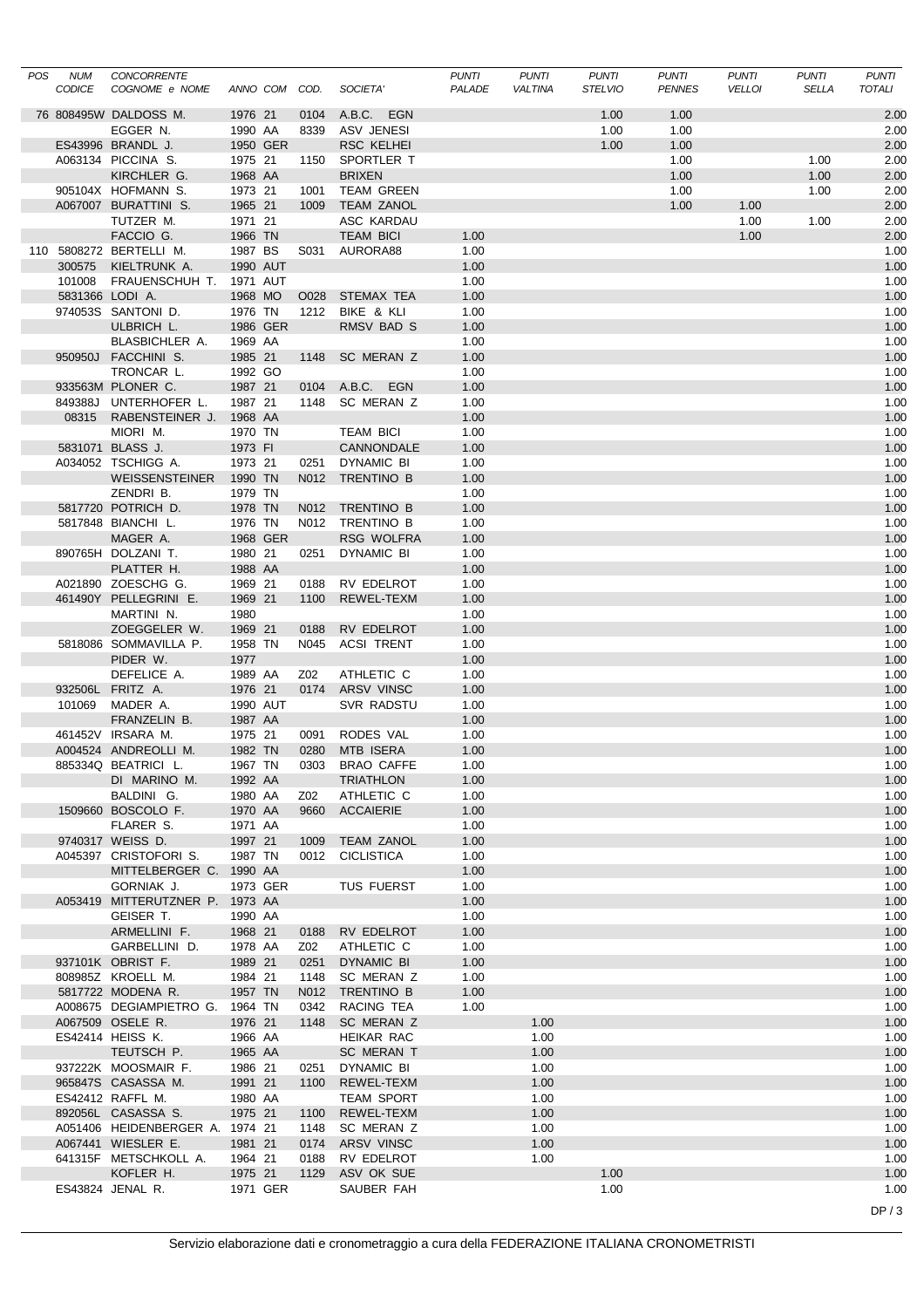| POS | NUM<br>CODICE   | CONCORRENTE<br>COGNOME e NOME                  |          | ANNO COM COD. |      | SOCIETA'          | <b>PUNTI</b><br>PALADE | <b>PUNTI</b><br><b>VALTINA</b> | <b>PUNTI</b><br><b>STELVIO</b> | <b>PUNTI</b><br><b>PENNES</b> | PUNTI<br><b>VELLOI</b> | <b>PUNTI</b><br><b>SELLA</b> | PUNTI<br>TOTALI |
|-----|-----------------|------------------------------------------------|----------|---------------|------|-------------------|------------------------|--------------------------------|--------------------------------|-------------------------------|------------------------|------------------------------|-----------------|
|     |                 | 110 924940S SERAFINI I.                        | 1986 TN  |               | 1002 | <b>COMANO BIK</b> |                        |                                | 1.00                           |                               |                        |                              | 1.00            |
|     |                 | 806991M MARCANTONI L.                          | 1989 TN  |               | 1002 | COMANO BIK        |                        |                                | 1.00                           |                               |                        |                              | 1.00            |
|     |                 | ES43822 PIETZKO C.                             | 1971 AUT |               |      | <b>BIOTRAININ</b> |                        |                                | 1.00                           |                               |                        |                              | 1.00            |
|     |                 | A067839 PRIETH T.                              | 1970 21  |               |      | ASV ORTLER        |                        |                                | 1.00                           |                               |                        |                              | 1.00            |
|     |                 | ES43995 RAVAGNI M.                             |          | 1971 TN       |      | N012 TRENTINO B   |                        |                                | 1.00                           |                               |                        |                              | 1.00            |
|     |                 | HUMMEL J.                                      | 1990 GER |               |      | RSV WANDER        |                        |                                | 1.00                           |                               |                        |                              | 1.00            |
|     |                 | ES44028 RUEDI P.                               | 1971 SUI |               |      | <b>MEILEN</b>     |                        |                                | 1.00                           |                               |                        |                              | 1.00            |
|     |                 | PRIETH D.                                      | 1990 AUT |               |      | TEAM ALT N        |                        |                                | 1.00                           |                               |                        |                              | 1.00            |
|     |                 | 524760C TSCHENETT T.                           | 1978 21  |               |      | 0174 ARSV VINSC   |                        |                                | 1.00                           |                               |                        |                              | 1.00            |
|     |                 | 837970Z MITTERHOFER S.                         | 1975 21  |               |      | 0174 ARSV VINSC   |                        |                                | 1.00                           |                               |                        |                              | 1.00            |
|     |                 | JOANNIS V.                                     | 1981 SUI |               |      | <b>ZÜRICH</b>     |                        |                                | 1.00                           |                               |                        |                              | 1.00            |
|     |                 | ES43821 LEONE E.                               | 1990 RI  |               |      | G.C.D'ANGE        |                        |                                | 1.00                           |                               |                        |                              | 1.00            |
|     |                 | 827994C BELLANTE D.                            | 1965 TN  |               |      | 1153 US LITEGOS   |                        |                                | 1.00                           |                               |                        |                              | 1.00            |
|     |                 | OBERT DR. K.                                   | 1953 GER |               |      | NOKON ROTA        |                        |                                | 1.00                           |                               |                        |                              | 1.00            |
|     |                 | ES44032 ALTHENN T.                             | 1956 GER |               |      | <b>BMW RADSPO</b> |                        |                                | 1.00                           |                               |                        |                              | 1.00            |
|     |                 | ES44029 VICENZI F.                             | 1981 TN  |               |      | N012 TRENTINO B   |                        |                                | 1.00                           |                               |                        |                              | 1.00            |
|     |                 | 524851L SAGMEISTER F.                          | 1972 21  |               | 0174 | <b>ARSV VINSC</b> |                        |                                | 1.00                           |                               |                        |                              | 1.00            |
|     |                 | MUNDT P.                                       | 1971 HUN |               |      |                   |                        |                                | 1.00                           |                               |                        |                              | 1.00            |
|     |                 | ES44030 AGARONOV P.                            | 1990 LC  |               |      | ASD BIKE T        |                        |                                | 1.00                           |                               |                        |                              | 1.00            |
|     |                 | ES43820 MAEDER M.                              | 1971 SUI |               |      | <b>SCHWEIZ</b>    |                        |                                | 1.00                           |                               |                        |                              | 1.00            |
|     |                 | ES43998 BEHA W.                                | 1950 GER |               |      | <b>RSPV SCHWE</b> |                        |                                | 1.00                           |                               |                        |                              | 1.00            |
|     |                 | ES43999 SEIDL A.                               | 1966 GER |               |      | RSV HACHIN        |                        |                                | 1.00                           |                               |                        |                              | 1.00            |
|     |                 | 808913Y OETTL S.                               | 1965 21  |               |      | 0188 RV EDELROT   |                        |                                | 1.00                           |                               |                        |                              | 1.00            |
|     |                 | ES43854 KRAMMER M.                             | 1971 GER |               |      | <b>MUNCHEN</b>    |                        |                                | 1.00                           |                               |                        |                              | 1.00            |
|     |                 | 996194C CASETTA M.                             | 1976 PN  |               |      | A.S.D. TEA        |                        |                                | 1.00                           |                               |                        |                              | 1.00            |
|     |                 | ES43853 BERTOLDO M.                            | 1971 VI  |               |      | QUINTO VIC        |                        |                                | 1.00                           |                               |                        |                              | 1.00            |
|     |                 | ES44001 LEITENSDORFER F 1976 GER               |          |               |      | <b>RSV HACHIN</b> |                        |                                | 1.00                           |                               |                        |                              | 1.00            |
|     |                 | 892374X DOLIANA S.                             | 1965 TN  |               |      | 1153 US LITEGOS   |                        |                                | 1.00                           |                               |                        |                              | 1.00            |
|     |                 | ES43811 SCHWEIGL R.                            | 1990 NED |               |      | <b>WEST FRISI</b> |                        |                                | 1.00                           |                               |                        |                              | 1.00            |
|     |                 | ES43829 LUFFER B.                              | 1951 GER |               |      | RCC 86 MUN        |                        |                                | 1.00                           |                               |                        |                              | 1.00            |
|     |                 | ES43825 BRUEHWILER D.                          | 1961 SUI |               |      | <b>MEILEN</b>     |                        |                                | 1.00                           |                               |                        |                              | 1.00            |
|     |                 | 524350H MARCHI M.                              | 1951 MI  |               |      | <b>GORGONZOLA</b> |                        |                                | 1.00                           |                               |                        |                              | 1.00            |
|     |                 | 718884Y POLIG A.                               | 1980 21  |               | 1114 | POLI.A.V.I        |                        |                                |                                | 1.00                          |                        |                              | 1.00            |
|     |                 | 957784T UNTERPERTINGGER 1972 21                |          |               | 1114 | POLI.A.V.I        |                        |                                |                                | 1.00                          |                        |                              | 1.00            |
|     |                 | ES44764 CRAMER S.                              | 1974 GER |               |      | <b>RSV ROSENH</b> |                        |                                |                                | 1.00                          |                        |                              | 1.00            |
|     |                 | ES44852 AINETTER C.                            | 1990 AUT |               |      | ARBÖ RC BI        |                        |                                |                                | 1.00                          |                        |                              | 1.00            |
|     | A062904 PILO S. |                                                | 1965 21  |               |      | 1150 SPORTLER T   |                        |                                |                                | 1.00                          |                        |                              | 1.00            |
|     |                 | ES44848 PLATTNER A.                            | 1966 AA  |               | 8339 | <b>ASV JENESI</b> |                        |                                |                                | 1.00                          |                        |                              | 1.00            |
|     |                 | 641149R PIXNER J.                              | 1974 21  |               |      | 0356 A.S.C.SARN   |                        |                                |                                | 1.00                          |                        |                              | 1.00            |
|     |                 | 5831071 BLAAS J.                               | 1973 SUI |               |      | ASD VELO C        |                        |                                |                                | 1.00                          |                        |                              | 1.00            |
|     |                 | ES44887 NIEDRIST A.                            | 1970 AA  |               |      | LÜSEN             |                        |                                |                                | 1.00                          |                        |                              | 1.00            |
|     |                 | 874902X DONEI T.                               | 1992 TN  |               |      | N013 BREN TEAM    |                        |                                |                                | 1.00                          |                        |                              | 1.00            |
|     |                 | ES44885 STEGER W.                              | 1969 AA  |               |      | ST.JOHANN-        |                        |                                |                                | 1.00                          |                        |                              | 1.00            |
|     |                 | A044033 NIEDEREGGER M. 1969 21 0174 ARSV VINSC |          |               |      |                   |                        |                                |                                | 1.00                          |                        |                              | 1.00            |
|     |                 | 5810347 KASERER S.                             | 1984 AA  |               | 8339 | ASV JENESI        |                        |                                |                                | 1.00                          |                        |                              | 1.00            |
|     |                 | A026957 PROSSLINER W.                          | 1962 21  |               | 0251 | <b>DYNAMIC BI</b> |                        |                                |                                | 1.00                          |                        |                              | 1.00            |
|     |                 | ES44845 BACHER E.                              | 1977 AA  |               |      | BZ15 ASV RATSCH   |                        |                                |                                | 1.00                          |                        |                              | 1.00            |
|     |                 | A057540 NISCHLER J.                            | 1969 21  |               |      | 1122 A.S.V. OET   |                        |                                |                                | 1.00                          |                        |                              | 1.00            |
|     |                 | ES44884 KAESER W.                              | 1955 GER |               |      | RSV SOLIDA        |                        |                                |                                | 1.00                          |                        |                              | 1.00            |
|     |                 | ES44759 OPITZ T.                               | 1981 AA  |               |      | TEAM BAD S        |                        |                                |                                | 1.00                          |                        |                              | 1.00            |
|     |                 | OHLER R.                                       | 1965 AUT |               |      |                   |                        |                                |                                | 1.00                          |                        |                              | 1.00            |
|     |                 | ES44766 ZOZIN H.                               | 1964 AA  |               |      | TEAM BAD S        |                        |                                |                                | 1.00                          |                        |                              | 1.00            |
|     |                 | ROEHLING T.                                    | 1949 GER |               |      | <b>RSV STURMV</b> |                        |                                |                                | 1.00                          |                        |                              | 1.00            |
|     | 9603697 ZERZ J. |                                                | 1976 AA  |               |      | TEAM BAD S        |                        |                                |                                | 1.00                          |                        |                              | 1.00            |
|     |                 | 837979W HOELLRIGL F.                           | 1969 21  |               |      | 0174 ARSV VINSC   |                        |                                |                                | 1.00                          |                        |                              | 1.00            |
|     |                 | A035788 AUER T.                                | 1974 21  |               | 0174 | ARSV VINSC        |                        |                                |                                | 1.00                          |                        |                              | 1.00            |
|     |                 | KARL R.P.                                      | 1968 GER |               |      |                   |                        |                                |                                | 1.00                          |                        |                              | 1.00            |
|     |                 | ES44836 WINKLER U.                             | 1976 AA  |               |      | <b>OLMBIKER</b>   |                        |                                |                                | 1.00                          |                        |                              | 1.00            |
|     | 106073          | KUHN J.                                        | 1952 SUI |               |      | RMC GOSSAU        |                        |                                |                                | 1.00                          |                        |                              | 1.00            |
|     |                 | ES44756 ABELE M.                               | 1966 AA  |               |      | TEAM BAD S        |                        |                                |                                | 1.00                          |                        |                              | 1.00            |
|     |                 | INNEREBNER A.                                  | 1962 21  |               | 0356 | A.S.C.SARN        |                        |                                |                                | 1.00                          |                        |                              | 1.00            |
|     |                 | HOFER C.                                       | 1944 21  |               | 0356 | A.S.C.SARN        |                        |                                |                                | 1.00                          |                        |                              | 1.00            |
|     |                 | ES44853 MAYREGGER G.                           | 1956 AUT |               |      | ARBÖ RTC I        |                        |                                |                                | 1.00                          |                        |                              | 1.00            |
|     |                 | DOMANEGG A.                                    | 1993 AA  |               |      |                   |                        |                                |                                | 1.00                          |                        |                              | 1.00            |
|     |                 | 783960H THALER F.                              | 1947 21  |               | 0356 | A.S.C.SARN        |                        |                                |                                | 1.00                          |                        |                              | 1.00            |
|     |                 | ES44846 LADURNER H.                            | 1971 AA  |               | Z02  | ATHLETIC C        |                        |                                |                                |                               | 1.00                   |                              | 1.00            |
|     |                 | SEPPI S.                                       | 1981 21  |               |      | ASD CAMIN         |                        |                                |                                |                               | 1.00                   |                              | 1.00            |
|     |                 | KNOLLEISEN C.                                  | 1971 21  |               |      | 0251 DYNAMIC BI   |                        |                                |                                |                               | 1.00                   |                              | 1.00            |
|     |                 | AGNINI G.V.                                    | 1976 21  |               |      | ASD TEAM A        |                        |                                |                                |                               | 1.00                   |                              | 1.00            |
|     |                 | 870774M CARESIA P.                             | 1963 TN  |               |      | 1153 US LITEGOS   |                        |                                |                                |                               | 1.00                   |                              | 1.00            |
|     |                 | GALVANI M.                                     | 1961 21  |               |      | 0188 RV EDELROT   |                        |                                |                                |                               | 1.00                   |                              | 1.00            |
|     |                 | DE FELICE A.                                   | 1986 AA  |               | Z02  | ATHLETIC C        |                        |                                |                                |                               | 1.00                   |                              | 1.00            |
|     |                 |                                                |          |               |      |                   |                        |                                |                                |                               |                        |                              | DP/4            |